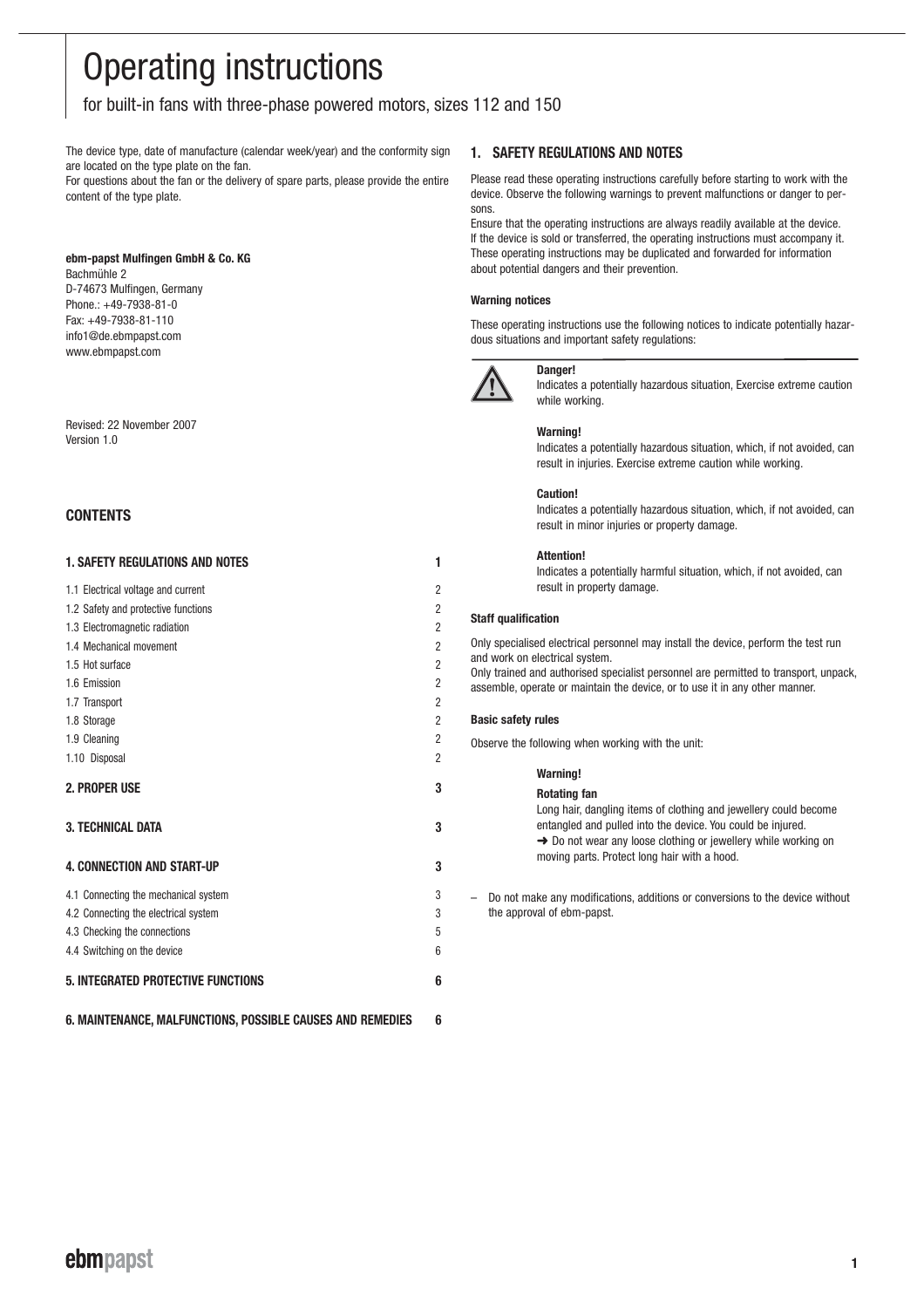#### **1.1 Electrical voltage and current**

Check the electrical equipment of the device at regular intervals. Remove loose connections and defective cables immediately.



# **Danger!**

**Electrical load (> 50** μ**C) between mains wire and protective earth connection when switching multiple devices in parallel** Electric shock, risk of injury

**→** Ensure that sufficient protection against accidental contact is provided. Before working on the electrical connection, the L1, L2, L3 and PE connections to the mains supply must be shorted.

#### **Caution!**

**In the event of fault, electric voltage is present at the rotor and impeller** 

The rotor and impeller are base insulated.

→ Do not touch the rotor and impeller when they are installed.

#### **1.2 Safety and protective functions**



# **Danger!**

#### **Missing safety device and non-functioning protective features** Risk of fatal injury

 $\rightarrow$  Shut down the device immediately if you detect a missing or ineffective protective feature. The device is an installation item that has no function on its own. As the operator, you are responsible for ensuring that the device is adequately secured.

# **1.3 Electromagnetic radiation**

Interference from electromagnetic radiation possible, e.g. in conjunction with open and closed-loop control devices.

If unacceptable emission intensities occur when the fan is installed, suitable shielding measures must be taken before the device is commissioned.

#### **1.4 Mechanical movement**



# **Danger! Rotating fan**

Body parts that come into contact with the fan while it is rotating can be injured.

→ Secure the fan to prevent contact. Before working on the installation/machine, wait until all parts have come to a standstill.

#### **Warning!**

# **Ejected parts in the exhaust zone**

Danger of injury In the event of a fault, balancing weights or broken fan blades may

be ejected.

 $\rightarrow$  Take appropriate safety measures.

Do not stay in the exhaust zone.

#### **Caution!**

**Self-starting fan**

Danger of injury

If control voltage is applied or a speed setpoint is stored, the motor automatically restarts, for example after a power failure.  $\rightarrow$  Do not stay in the danger area of the fan. When working on the fan, switch off the mains supply voltage at all poles and secure it from being switched on again!

#### **1.5 Hot surface**

#### **Caution!**

#### **High temperature at the motor housing**

Danger of burn injuries

→ Ensure that sufficient protection against accidental contact is provided.

# **1.6 Emission**

## **Warning!**

**Depending on the installation and operating conditions, a sound pressure level greater than 70 dB(A) can arise.**  Danger of noise-induced hearing loss

➜ Take appropriate technical safety measures. Safeguard the operating personnel with appropriate protection measures, e.g. ear protectors.

#### **1.7 Transport**



# **Caution!**

**Transport of fan** Cutting and crushing hazard

➜ Wear safety shoes and cut-resistant safety gloves. Transport the

fan in its original packaging only. The vibration values listed in the technical data must not be exceeded during the entire transport. Secure the fan so that it does not slip, for example using a lashing strap.

# **1.8 Storage**

Store the device in a dry place, where it is protected in a clean environment. Keep to the specified storage temperatures, please refer to Chapter 3. Technical data. If the device remains out of use for some time, we recommend switching the device on once a month for

about 15 minutes to move the bearings.

#### **1.9 Cleaning**

#### **Attention!**

#### **Damage to the device during cleaning.**

Malfunction possible

**→** Do not clean the device using a water jet or high-pressure washer. Do not use any cleaners containing acids, bases or solvents.

# **1.10 Disposal**

When disposing of the device, please comply with all relevant requirements and regulation applicable in your country.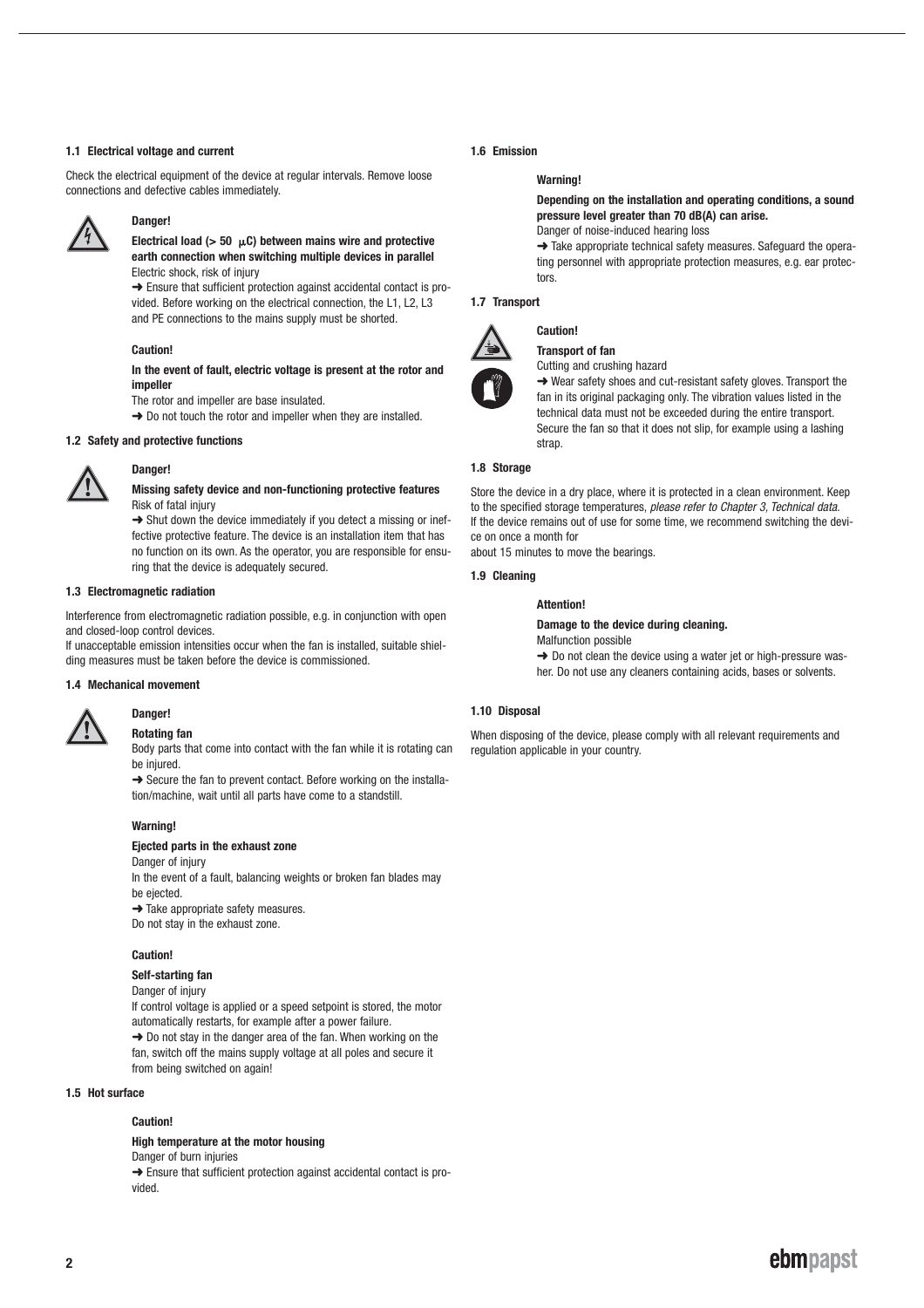# **2. PROPER USE**

The device is designed exclusively as built-in fan for moving air according to the technical data.

Any other or secondary use is deemed improper use and a misuse of the device. Installations necessary on the part of the commissioning party must meet the mechanical, thermal and service life-related stresses that can occur.

# **Proper use also includes:**

- Operating the device with all protective features.
- Observing the operating instructions.
- Use of the device in accordance with the permissible ambient temperature. see Chapter 3 "Technical data"

#### **Improper use**

In particular, the following uses of the fan are prohibited and can lead to dangerous situations:

- Moving air that contains abrasive particles.
- Moving highly corrosive air.
- Moving air that contains dust pollution, e.g. suctioning off saw shavings.
- Using the fan to move flammable gases/particles.
- Operating the fan in the vicinity of flammable materials or components.
- Operating the fan in an explosive atmosphere.
- Using the fan as a safety component or for taking on safety-related functions.
- Operation in medical equipment with a life-sustaining or lifesaving function.
- Operation in non-stationary installations such as railroad vehicles, aircraft and spacecraft.
- Operation with completely or partially disassembled or modified protective features
- Operation in IT networks.
- Operation with external vibrations that exceed the permissible vibration load.
- In addition, all application options that are not listed under proper use.

If you have specific questions, contact ebm-papst for support.

# **3. TECHNICAL DATA**

Additional device-specific data are available upon request from ebm-papst.

# **Mounting data**

The following must be observed:

- Tightening torque of the screwed cable gland: 3.0 Nm
- Tightening torque of mounting screws of terminal box cover: 2.5 Nm
- Strength of mounting screws: 10.9

Secure mounting screws against accidentally coming loose (e.g. self-locking screws).

# **Leakage current**

Leakage current ≤ 3.5 mA

#### **Ambient conditions**

|                                                   | <b>Transport &amp; storage</b> | <b>Operation</b>                         |  |
|---------------------------------------------------|--------------------------------|------------------------------------------|--|
| <b>Permitted ambient</b><br>temperature for motor | $-40$ °C to $+80$ °C           | $-25$ °C to $+60$ °C                     |  |
| <b>Resistance to vibrations   1 g</b>             | (acc. to IEC 60068-2-6)        | $\vert 0.5$ q<br>(acc. to IEC 60068-2-6) |  |

# **4. CONNECTION AND START-UP**

**Caution!**

#### **4.1 Connecting the mechanical system**

Install the device according to your application. Use the device according to its moisture class.



#### **Cutting and crushing hazard when removing the fan from the packaging**

➜ Carefully lift the device out of the packing at using inside area of the blades (axial fan) or the impeller (radial fan). Be certain to avoid any shock. Wear safety shoes and cut-resistant safety gloves. Two people should lift the device out of its packaging if it is heavier than 10 kg.



# **Warning!**

**Hot motor housing**

Danger of fire

**→** Ensure that no combustible or flammable materials are located in the vicinity of the fan.

# **Attention!**

#### **Incorrect mounting position, condensation occurs** The condensation water cannot run off.

 $\rightarrow$  Install the device only in an installation position with the shaft horizontal or the rotor at the bottom. This allows the condensation water to run off.



Installations necessary on the part of the commissioning party must meet the mechanical, thermal and service life-related stresses that can occur. They should also be able to stand up to higher loads, e.g. those caused by a failure of a thermal overload protector.

In ambient conditions where there is no condensation, the device may be installed in any installation position.

# **4.2 Connecting the electrical system**

The connection to the electrical system is made after the connection to the mechanical system.

- Before connecting the device, ensure that the mains supply voltage matches the fan voltage
- Only use cables that are configured for current according to the nameplate.



# **Danger! Incorrect insulation**

Risk of fatal injury from electric shock → Use only cables that meet the specified installation requirements for voltage, current, insulation material, load etc.

# **Attention!**

## **Device malfunctions are possible**

**→** Do not route the control lines of the device directly parallel to the power supply line. Ensure a sufficiently large clearance. Recommendation: clearance > 10 cm (separate cable routing).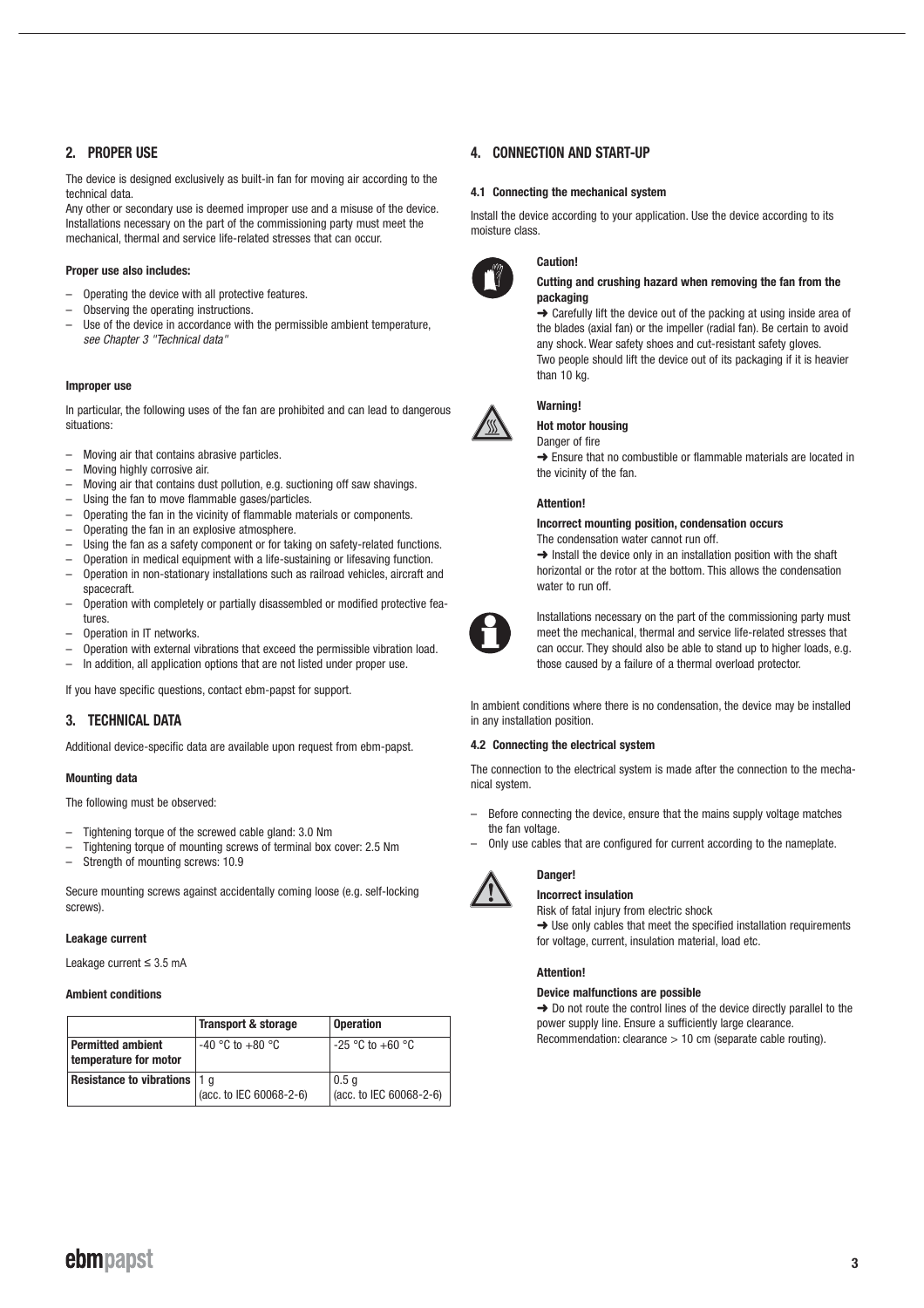# **Stripping connecting cables**

Strip the cable just enough so that the screwed cable gland is tight and the terminals are relieved of strain (for tightening torques, refer to Chapter 3 "Technical data").



Figure 1: Recommended stripping lengths in mm (inside the terminal box)

# **Connecting cables with terminals**

#### **Caution!**

#### **Electrical voltage**

The fan is a built-in component and features no electrically isolating switch.

 $\rightarrow$  Only connect the fan to circuits that can be switched off with an all-pole separating switch. When working on the fan, you must switch off the installation/machine in which the fan is installed and secure it from being switched on again.



Dangerous external voltages may be present at the terminals and connections, even when the device is switched off.

Open the terminal box.

Open the screwed cable gland.

# **Size 112 motors Size 150 motors**

| UKU TIL IIIUWIJ                      | <b>UILU TUU IIIUWIJ</b>                                                             |
|--------------------------------------|-------------------------------------------------------------------------------------|
| All screwed cable gland are supplied | All screwed cable gland are supplied                                                |
|                                      | with a sealing cap and insert for cables   with a sealing cap and insert for cables |
| with                                 | with                                                                                |
| Ø 4 - 10 mm, see Fig. 2.             | $\emptyset$ 5 - 9 mm, see Fig. 2.                                                   |

Remove the cap, see image 3. Remove the cap only at those places where cables are introduced.

| Size 112 motors                                                                                                                                                                             | Size 150 motors                                                                                                                                    |  |  |
|---------------------------------------------------------------------------------------------------------------------------------------------------------------------------------------------|----------------------------------------------------------------------------------------------------------------------------------------------------|--|--|
| For two cables Ø 5 mm, see Figure 4,<br>you must equip the screwed cable<br>glands with the seal inserts provided in $  \emptyset 6 - 12$ mm, you must fit the sealing<br>the terminal box. | With two cables $\emptyset$ 4 - 6 mm,<br>see Fig. 4, or with one cable with<br>inserts provided in the terminal box to<br>the screwed cable gland. |  |  |





Figure 3.



Figure 2. Screwed cable gland with cap

Cap removed Figure 4.

Seal insert, equipped for two cables Seal inserts fitted with one cable are prohibited!

Figure 5.



- Guide the cable through the screwed cable gland.
- Connect "PE" (protective earth) conductor.
- Connect the remaining leads to the respective terminals. To do so, use a 3.5 mm screwdriver, see Figure 6.

During the connection work, ensure that no wires splice off.



Figure 6: Connecting the wires to terminals





No water may penetrate along the cable in the direction of the cable gland.

# **Mounting position of fan: shaft vertical, rotor at bottom**

Ensure that the cable is routed in the form of a loop ("water trap" see Figure 7.



Figure 7: Fan installed lying flat (shaft vertical, rotor on bottom), cable routed as "water trap"

#### **Mounting position: shaft horizontal**

When routing the cables, make sure that the screwed cable gland is located at the bottom, see Fig. 8. The cables must always be routed downwards.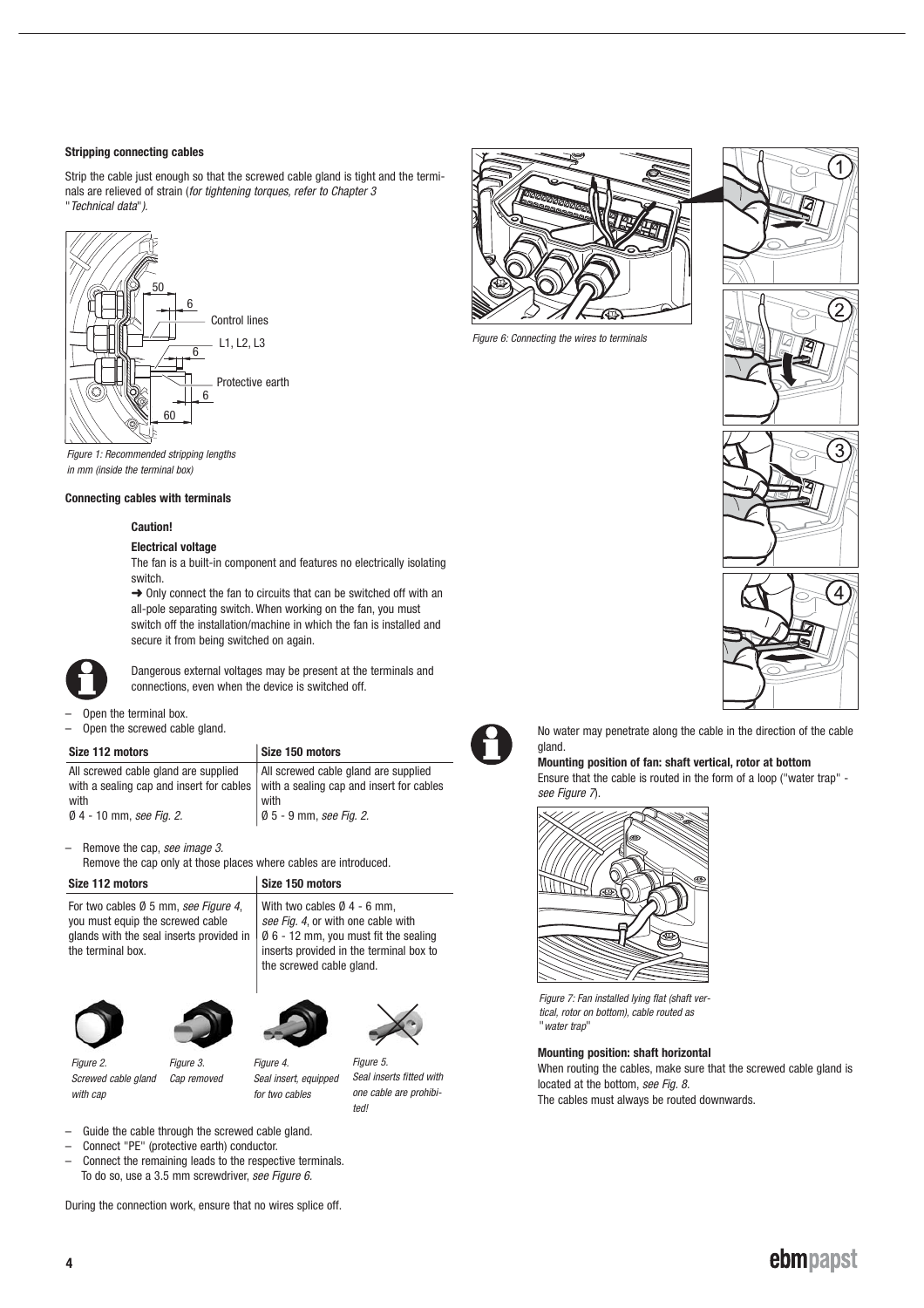

Figure 8: Cable routing for upright built-in fans (shaft horizontal)

## **4.3 Checking the connections**

**Danger!**



**Electric voltage on the device** Electric shock

→ Always install an earth wire. Check the protective earth.

Ensure power is off. Secure it from being switched on again.

- Check the correct fit of the connecting cables.
- Fasten the screwed cable gland again.
- Ensure that the cable gland is securely tightened. Any unused screw connections must always be fitted with a cap and securely tightened.
- Tighten the cable gland enough to ensure that water cannot ingress. Refer to Chapter 3, "Mounting data" section, for the maximum tightening torque
- Fasten the terminal box again.

Refer to Chapter 3, "Mounting data" section, for the maximum tightening torque

Make sure that the terminal box is correctly closed and sealed after completing the work and that all screws are properly tightened.

## **Power supply connection, fuse protection**

| Rated-<br>voltage | <b>Safety</b><br>fuse |      | <b>Circuit</b><br>breaker | Wire<br>cross-section |            |
|-------------------|-----------------------|------|---------------------------|-----------------------|------------|
|                   | <b>VDE</b>            | UL   | <b>VDE</b>                | mm <sup>2</sup>       | <b>AWG</b> |
| $3 -$ /PE         | 16 A                  | 15A  | C <sub>16</sub> A         | 1.5                   | 16         |
| 380 - 480 VAC     | 20A                   | 20A  | C20A                      | 2.5                   | 14         |
| $3 \sim$ /PE      |                       | 15A  |                           | 1.5                   | 16         |
| 200 - 240 VAC     |                       | 20 A |                           | 2,5                   | 14         |

## **Residual current operated device**



Only all-current-sensitive RCD protective devices (type B) are permissible. Like frequency inverters, RCD protective devices cannot provide personal safety while operating the device.

# **Terminal assignment**



|                 | <b>PIN</b>     | <b>Name</b>             | <b>Function</b>                                                                       |  |
|-----------------|----------------|-------------------------|---------------------------------------------------------------------------------------|--|
| РE              | $\sim$         | PF                      | Protective earth conductor                                                            |  |
| KL1             | 1              | L3                      | Mains; L3                                                                             |  |
|                 | $\overline{2}$ | L2                      | Mains: L2                                                                             |  |
|                 | 3              | L1                      | Mains: L1                                                                             |  |
| KL <sub>2</sub> | 1              | NC.                     | Relay status; NC contact with error<br>Load max. 250 VAC / 2 A at $cos\varphi = 1$    |  |
|                 | 2              | COM                     | Relay status; COMMON Load max.<br>250 VAC / 2 A at $cos\varphi = 1$                   |  |
|                 | 3              | NO.                     | Relay status; NO contact with error<br>Load max. 250 VAC / 2 A at $cos\varphi = 1$    |  |
| KL3             | 1              | <b>OUT</b><br>$0 - 10V$ | Master output for control of several<br>slave fans:<br>max. 10 mA                     |  |
|                 | $\overline{2}$ | GND                     | GND                                                                                   |  |
|                 | 3              | $0 - 10 V / PWM$        | Analoque input;<br>Input resistance 100 k $\Omega$<br>PWM frequency $\geq 1$ kHz      |  |
|                 | 4              | 10V                     | $10 V + 15 %$ supply for ext. potentio-<br>meter; max. 10 mA; short-circuit-<br>proof |  |
|                 | 5              | 20 V                    | 20 V +/- 20 % supply for ext. sensor;<br>max. 50 mA; short-circuit-<br>proof          |  |
|                 | 6              | $4 - 20$ mA             | Analogue input; 4 - 20 mA;<br>Load 100 $\Omega$ ;<br>Voltage drop 2 V at 20 mA        |  |
|                 | 7              | $0 - 10 V / PWM$        | Analoque input;<br>Input resistance 100 k $\Omega$<br>PWM frequency $\geq 1$ kHz      |  |
|                 | 8              | GND                     | GND                                                                                   |  |
|                 | 9              | RS <sub>B</sub>         | RS485 interface for ebmBUS; RS B<br>connection                                        |  |
|                 | 10             | RS A                    | RS485 interface for ebmBUS; RS A<br>connection                                        |  |
|                 | 11             | RS B                    | RS485 interface for ebmBUS; RS B<br>connection                                        |  |
|                 | 12             | RS A                    | RS485 interface for ebmBUS; RS A<br>connection                                        |  |
|                 |                |                         |                                                                                       |  |

KL3 is a current circuit separate from the power system.